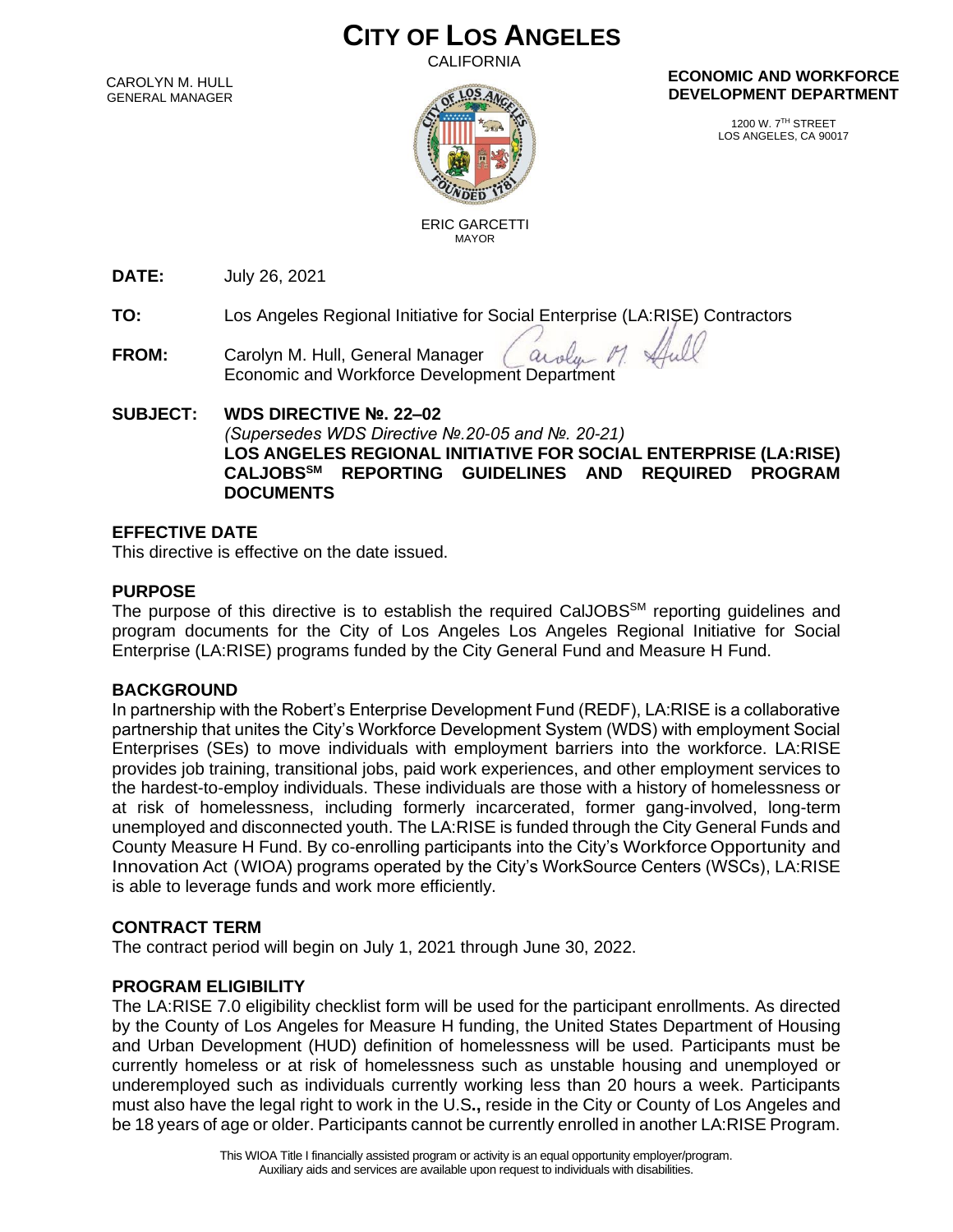Participant must self-attest that they meet the LA:RISE eligibility criteria. Please reference the County's WDP-D19-09 Homeless Definition Policy Directive Sept 2019.

## **PERFORMANCE MEASURES**

LA:RISE performance measures and expected outcomes include:

| <b>Performance Metrics</b>                                                                |  |  |  |
|-------------------------------------------------------------------------------------------|--|--|--|
| 100% of total enrolled participants are placed for a minimum of 300 hours in a subsidized |  |  |  |
| transitional job                                                                          |  |  |  |
| 70% of total enrolled participants are co-enrolled in WIOA                                |  |  |  |
| 50% of total enrolled complete 300 hours/deemed job ready and are referred to competitive |  |  |  |
| employment                                                                                |  |  |  |
| 50% of total enrolled are placed in un-subsidized competitive employment                  |  |  |  |
| 50% of total enrolled participants receive job retention services                         |  |  |  |
| (post job placement for up to 12 months)                                                  |  |  |  |

LA:RISE partners utilize the CalJOBS<sup>SM</sup> system to report program services delivered and participant outcomes achieved. Data from the CalJOBS<sup>SM</sup> Regional LA:RISE Agency Defined Application and from the City's WIOA program will be used to substantiate program enrollments and performance measures achieved. Self-reported data will not count toward contractual obligations or performance measures.

## **REQUIRED ELIGIBILITY AND PROGRAM DOCUMENTS**

LA:RISE 7.0 standardized forms are to be utilized by the LA:RISE service providers as follows:

| <b>Document</b>                                        | To be completed by LA:RISE Partner         |
|--------------------------------------------------------|--------------------------------------------|
| Participant Eligibility Form                           | SE/ transitional employment provider       |
| Co-Enrollment WIOA Referral Form (SE to WSC)           | SE                                         |
| Worksite Review Checklist (compliance)                 | SE/ transitional employment provider       |
| Worksite Work Experience Agreement                     | SE/ transitional employment provider       |
| Worksite Acknowledgement Form (onboarding)             | SE/ transitional employment provider       |
| Timesheet - Sample (may use alternative)               | SE/ transitional employment provider       |
| <b>Transitional Employment Participant Service</b>     | SE/ transitional employment provider       |
| Profile*                                               |                                            |
| <b>WSC/YSC Transitional Employment Service Profile</b> | WSC/YSC transitional employment provider   |
| Job Readiness Assessment Form (REDF form)              | <b>SE</b>                                  |
| Job Readiness Assessment Form (simple form)            | WSC/YSC transitional employment provider   |
| <b>Support Service Verification Form</b>               | As applicable, SE, WSC, Retention Provider |
| Individual Training Agreement (ITA) sample             | As applicable, SE, WSC, Retention Provider |
| <b>Education Stipend Verification</b>                  | As applicable, SE, WSC, Retention Provider |
| Employment Participant Service Profile*                | <b>Workforce Partner</b>                   |
| <b>Employment Verification Form - Sample</b>           | Workforce Partner                          |
| <b>Retention Support Referral Form</b>                 | SE or WSC                                  |
| Retention Participant Service Profile*                 | <b>Retention Provider</b>                  |
| <b>Employment Retention Incentives Tracking Log</b>    | <b>Retention Provider</b>                  |

\*The respective LA:RISE Participant Service Profile (Transitional Employment, Employment, and Retention) should be updated on a monthly basis, at a minimum, and are intended to capture a cumulative summary of services provided. The form is to be shared with the other two collaborating partners and incorporated as needed in the monthly co-case management staff meetings. It may also be used as part of the case management exchange or coaching session with the LA:RISE participant.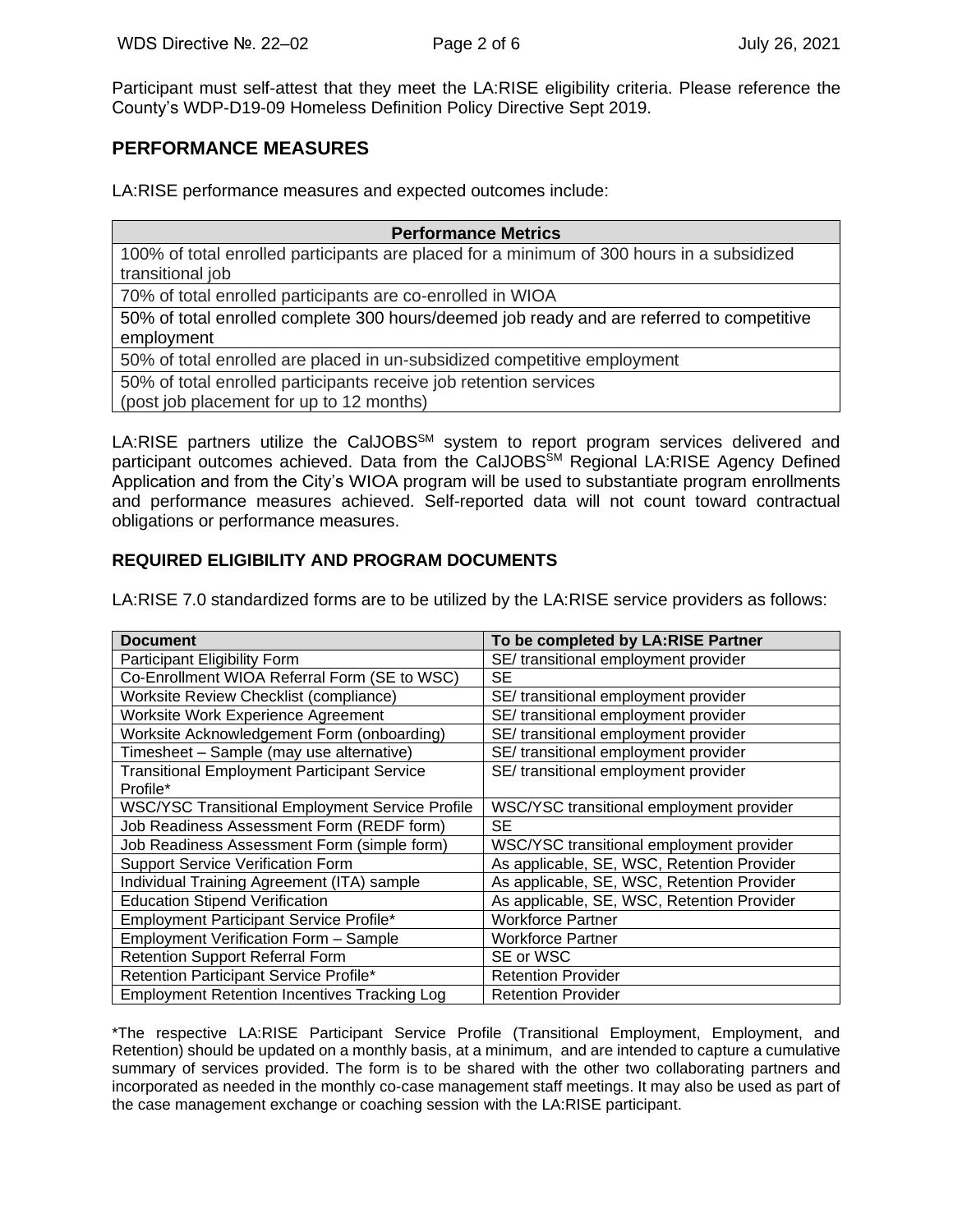## **PARTICIPANT FILE FORMS AND REQUIRED DOCUMENTS**

The LA:RISE 7.0 Participant File Forms must be included in each participant file and used to organize the required standardized program and support documents within the file accordingly. All LA:RISE standardized program and support documents must be available for monitoring review as requested by EWDD.

## **LA:RISE PARTNERS**

The following agencies will partner to provide coordinated LA:RISE services:

| <b>Social Enterprise/ Transitional</b><br><b>Employment Partner</b> | <b>Workforce Partner</b>             | <b>Job Retention</b><br>& Personal<br><b>Support Partner</b> |
|---------------------------------------------------------------------|--------------------------------------|--------------------------------------------------------------|
| <b>Chrysalis Enterprises</b>                                        | Northeast Los Angeles WSC (Goodwill) | Chrysalis                                                    |
| Goodwill Industries So Cal                                          | Northeast Los Angeles WSC (Goodwill) | FOLA**                                                       |
| Homeboy Industries                                                  | Northeast Los Angeles WSC (Goodwill) | <b>FOLA</b>                                                  |
| Los Angeles Conservation Corps                                      | Northeast Los Angeles WSC (Goodwill) | <b>FOLA</b>                                                  |
| <b>Center for Employment Opportunities</b>                          | Vernon Central/LATTC WSC (CRCD)      | <b>CEO</b>                                                   |
| <b>CRCD Enterprise</b>                                              | Vernon Central/LATTC WSC (CRCD)      | ARC**                                                        |
| Downtown Women's Center (DWC)                                       | Vernon Central/LATTC WSC (CRCD)      | <b>DWC</b>                                                   |
| <b>GRID Alternatives</b>                                            | Vernon Central/LATTC (WSC CRCD)      | <b>ARC</b>                                                   |
| <b>YWCA Digital Learning Academy</b>                                | Hollywood WSC (MCS)                  | YWCA DLA                                                     |
| Los Angeles LGBT Center (LGBTC)                                     | Hollywood WSC (MCS)                  | <b>LGBTC</b>                                                 |
| Managed Career Solutions (MCS)                                      | Hollywood WSC (MCS)                  | Hollywood WSC                                                |
| Center for Living and Learning (CLL)                                | Sun Valley WSC (El Proyecto)         | <b>CLL</b>                                                   |
| Central Los Angeles - AYE<br>YouthSource Center (operated by        |                                      |                                                              |
| Catholic Charities of LA) (AYE YSC)                                 | Central Los Angeles - AYE YSC        | AYE YSC                                                      |
| Sun Valley YouthSource Center                                       |                                      |                                                              |
| (operated by El Proyecto) (SV YSC)                                  | Sun Valley YSC                       | SV YSC                                                       |
| West Los Angeles - UCLA                                             |                                      |                                                              |
| YouthSource Center (UCLA YSC)                                       | West Los Angeles YSC (UCLA)          | <b>UCLA YSC</b>                                              |
| New Earth Organization (NEO)                                        | West Los Angeles WSC                 | <b>NEO</b>                                                   |

\*\* Specialized Retention Providers: Friends Outside in LA County (FOLA) and Anti-Recidivism Coalition (ARC)

## **CalJOBSSM DATA REPORTING REQUIREMENTS**

LA:RISE partners will utilize the CalJOBS<sup>SM</sup> system [\(www.caljobs.ca.org\)](http://www.caljobs.ca.org/) to report program services delivered and outcomes achieved. The following are data reporting responsibilities for each provider.

| <b>Social Enterprise/</b><br><b>Transitional Employment</b><br><b>Provider</b>                                                                                                                                                                                                                                                                   | <b>Workforce Provider</b>                                                                                                                                                                                                                                                                                                                                                                                    | <b>Job Retention &amp;</b><br><b>Personal Support</b><br><b>Provider</b>                                                                                                                                                         |
|--------------------------------------------------------------------------------------------------------------------------------------------------------------------------------------------------------------------------------------------------------------------------------------------------------------------------------------------------|--------------------------------------------------------------------------------------------------------------------------------------------------------------------------------------------------------------------------------------------------------------------------------------------------------------------------------------------------------------------------------------------------------------|----------------------------------------------------------------------------------------------------------------------------------------------------------------------------------------------------------------------------------|
| Timely data entry into<br>CalJOBS <sup>SM</sup> system; Use<br>Regional LA:RISE Agency<br><b>Defined Application</b><br>a) to capture intake/<br>enrollments<br>b) track performance<br>outcomes<br>c) write case notes for<br>participants at a minimum on<br>a monthly basis<br>d) Coordinate with workforce<br>partner for timely creation of | Timely data entry into CalJOBS <sup>SM</sup> :<br>enrolling and tracking of participants in<br>WIOA.<br>create CalJOBS <sup>SM</sup> WIOA Title 1<br>a)<br>Application for all participants<br>if eligible, full co-enrollment into<br>b)<br><b>WIOA</b><br>add the LA:RISE local grant code<br>C)<br>to all WIOA applications<br>write case notes for participants at<br>d)<br>a minimum on a monthly basis | Timely data entry into<br>CalJOBS <sup>SM</sup> system; Use<br>Regional LA:RISE<br><b>Agency Defined</b><br>Application<br>a) to capture<br>performance outcomes<br>(financial<br>incentives/milestones and<br>support services) |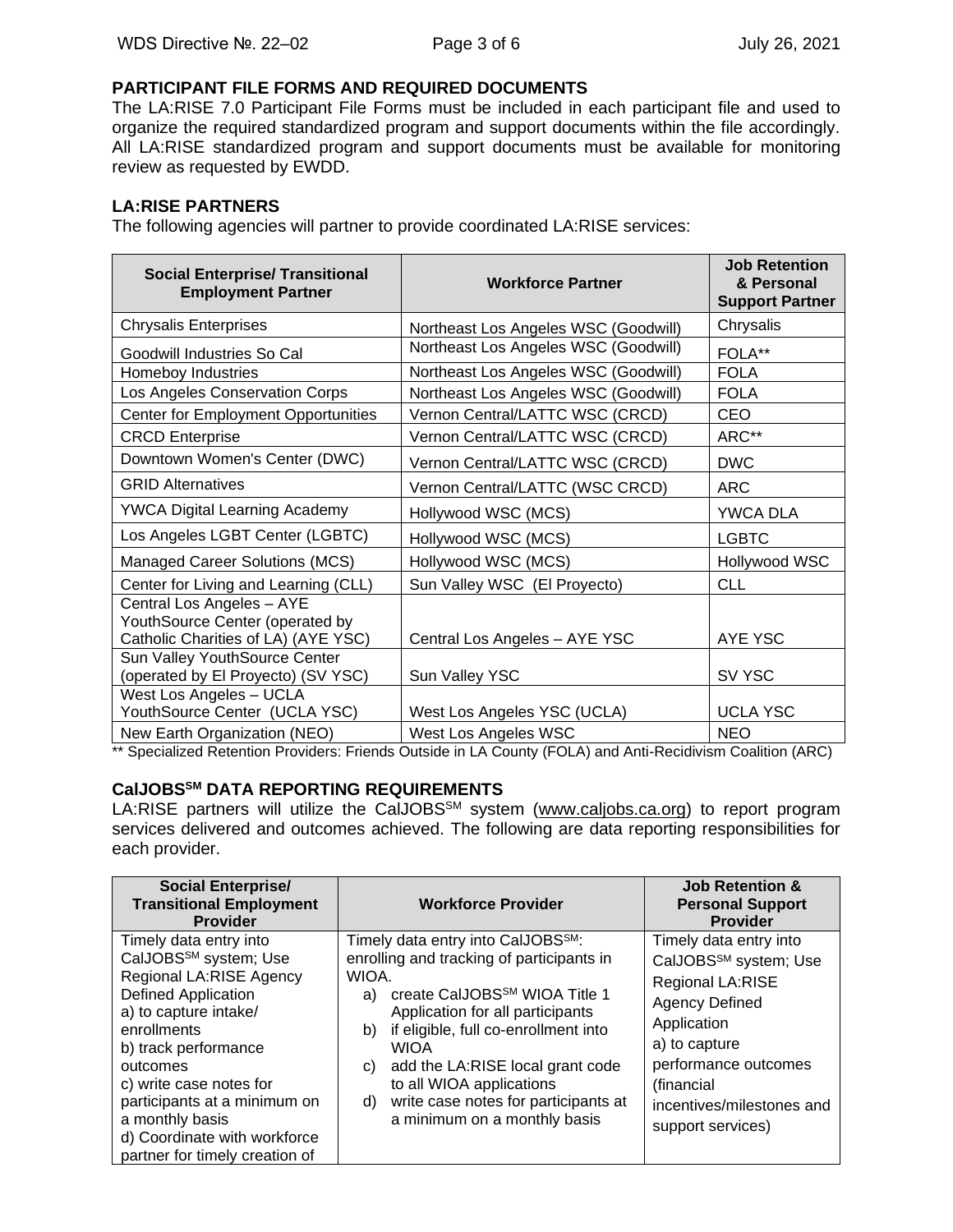| CalJOBS <sup>SM</sup> WIOA Title 1<br>Application for all LA:RISE<br>participants; to update<br>employment related data; and<br>for record closures. |
|------------------------------------------------------------------------------------------------------------------------------------------------------|
|------------------------------------------------------------------------------------------------------------------------------------------------------|

#### **CO-ENROLLMENT INTO WIOA**

At least 70% of LA:RISE participants must be co-enrolled into the City's WIOA programs. If the potential participant is already receiving services through another City funded grant or WIOA, they are still eligible to receive additional services through this program. However, the individual should not receive duplicate services; nor should the service provider seek reimbursement for services already provided through other programs. If the participant is already in the CalJOBS<sup>SM</sup> system, agencies are required to contact the EWDD's MIS Unit to secure approval to co-enroll the participant and/or to transfer the participant to a LA:RISE service provider.

#### **LA:RISE MIS DATA CORRECTION AND TECHNICAL ASSISTANCE (TA) FORM**

The LA:RISE CalJOBS<sup>SM</sup> Data Correction and TA Form must be used for any data corrections, co-enrollment approvals for existing WIOA participants, participant transfer requests, and technical assistance requests.

#### **MIS GUIDELINES**

The MIS Unit has provided instructions to enter participants and activities into the CalJOBS<sup>SM</sup> system.

Reference Attachment 3 Regional LA:RISE – Agency Defined Program MIS Instruction Screenshots

| <b>SOCIAL ENTERPRISE/</b><br><b>TRANSITIONAL</b><br><b>EMPLOYMENT PROVIDER</b> | <b>PROGRAM</b>                 | <b>REQUIRED ACTIVITY</b><br><b>CODE</b> |
|--------------------------------------------------------------------------------|--------------------------------|-----------------------------------------|
| Participants are to be enrolled                                                | <b>ONLY</b> select:            | <b>101</b> - Orientation                |
| under the "Regional LA:RISE"<br><b>Agency Defined Program</b>                  | LA City General Fund (EWDD) OR |                                         |
|                                                                                | LA City Measure H (EWDD)       |                                         |

Reference Attachment 4 Regional LA:RISE - WIOA Title 1 (Non-WIOA) MIS Instruction Screenshots

| <b>WORKFORCE</b><br><b>PARTNER</b>                                                                                                                                                                                                                                                                                                                                                                                                                                                                     | <b>LOCAL GRANT CODE</b><br><b>WIOA &amp; Non-WIOA Title 1</b> | <b>REQUIRED IDENTIFIER</b><br><b>ACTIVITY CODE</b> |  |
|--------------------------------------------------------------------------------------------------------------------------------------------------------------------------------------------------------------------------------------------------------------------------------------------------------------------------------------------------------------------------------------------------------------------------------------------------------------------------------------------------------|---------------------------------------------------------------|----------------------------------------------------|--|
| <b>WIOA Title I or WIOA</b>                                                                                                                                                                                                                                                                                                                                                                                                                                                                            | To distinguish between LA City General Fund and LA            | Non-WIOA Local                                     |  |
| co-enrolled                                                                                                                                                                                                                                                                                                                                                                                                                                                                                            | City Measure H participants, the following local grant        | <b>Grant Code Activity</b><br>Code                 |  |
|                                                                                                                                                                                                                                                                                                                                                                                                                                                                                                        | code must be added:                                           |                                                    |  |
| <b>LA City General Fund</b>                                                                                                                                                                                                                                                                                                                                                                                                                                                                            | LA City General Fund (EWDD)<br><b>LAI 515</b>                 | 321 - Transitional Job                             |  |
| LA City Measure H                                                                                                                                                                                                                                                                                                                                                                                                                                                                                      | LA City Measure H (EWDD)<br><b>LAO959</b>                     | <b>321</b> - Transitional Job                      |  |
| ALL LA RISE participants MUST have an Agency Defined application AND a Title I - WIOA<br>application, in order to count as a fully enrolled LA RISE participant. Without the Title I WIOA<br>application, EWDD will not be able to record crucial demographic data, nor track placements<br>and employment information. Social Enterprises will coordinate with workforce partner to create<br>CalJOBS <sup>5M</sup> WIOA Title 1 Application for all LA:RISE participants within 30 to 60 days of the |                                                               |                                                    |  |
| <b>Agency Defined application.</b><br>In order to match an LA RISE generic application to a correct Title $I - WIOA$ application, the                                                                                                                                                                                                                                                                                                                                                                  |                                                               |                                                    |  |
| following conditions must occur:<br>1. LA RISE Agency Defined and Title Lapplication must be under the same Local Workforce                                                                                                                                                                                                                                                                                                                                                                            |                                                               |                                                    |  |

1. LA RISE Agency Defined and Title I application must be under the same Local Workforce Development Board (i.e. LA:RISE Program: City of LA EWDD)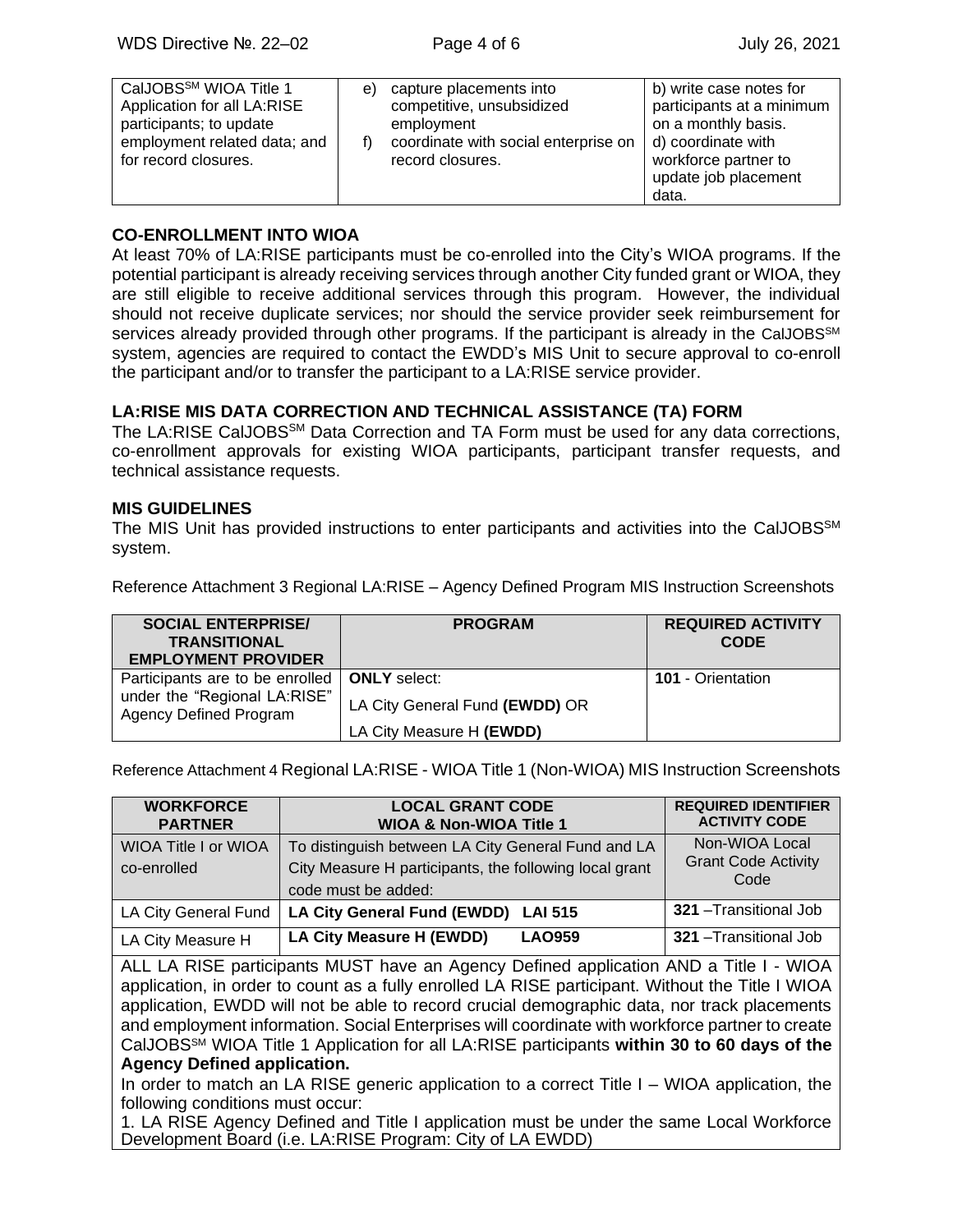2.Title I application must have an activity with the Regional LA RISE (LA0959) or LA RISE City General Fund (LAI515) local grant code.

3.Title I application create date **must be within 60 days** of Agency Defined application OR 4.Agency Defined application must be between Title I application date and last service/exit date. •An LA RISE activity can be added to an existing Title I application, and it will be a match, as long as the generic app date is before the Title I exit date.

Additional Activity Codes: To assist with tracking of total service delivery and impacts, LA:RISE Workforce Partners are to report activities for services being delivered to WIOA/ Title I Non-WIOA participants (ex. training, training stipend, OJT, support services) when utilizing LA:RISE grant funds.

| <b>JOB RETENTION PROVIDER</b>                                   | <b>PROGRAM</b> | <b>REQUIRED ACTIVITY</b><br><b>CODE</b> |
|-----------------------------------------------------------------|----------------|-----------------------------------------|
| Log on to CalJOBS <sup>™</sup> website; Access Regional LA:RISE | N/A            | N/A                                     |
| Agency Defined Program to update Retention Outcomes             |                |                                         |

# **CARRY OVERS**

Approved LA:RISE 6.0 carryover participants will continue to be tracked using the "Regional LA:RISE" Agency Defined Program. LA:RISE providers will continue to report outcomes tied to transitional employment, job placements, and retention and are to update the monthly notes accordingly. Carryover participant files will be subject to performance monitoring and file review.

## **LA:RISE CITY GENERAL FUND - COUNCIL DISTRICT (CD) PILOT**

During Program Year 2021-22, Council Member Paul Krekorian, CD 2, and Council Member Mark Ridley-Thomas, CD 10, have earmarked City General to expand services to a total of 98 CD 2 residents and a total of 47 CD 10 residents who are experiencing homelessness or at risk of experiencing homelessness. CD 2 allocated \$750,000 and CD 10 allocated \$359,792 for this targeted LA:RISE initiative. Individuals must reside within the respective council district verified by zip codes/address. The LA:RISE participant eligibility criteria applies to this pilot.

# **LA:RISE CD 2 and CD 10 PILOT PROGRAM PARTNERS**

The following agencies will partner to provide coordinated LA:RISE services:

# **LA:RISE CD 2 (CITY GENERAL FUND)**

| <b>Social Enterprise/ Transitional</b><br><b>Employment Partner</b> | <b>Workforce Partner</b>            | <b>Job Retention</b><br>& Personal<br><b>Support Partner</b> |
|---------------------------------------------------------------------|-------------------------------------|--------------------------------------------------------------|
| Chrysalis (San Fernando Valley)                                     | Pacoima North Valley WSC (Goodwill) | <b>FOLA</b>                                                  |
| Goodwill Industries So Cal                                          | Pacoima North Valley (WSC Goodwill) | FOLA                                                         |
| Center for Living and Learning                                      | Sun Valley WSC (El Proyecto)        | FOLA                                                         |

# **LA:RISE CD 10 (CITY GENERAL FUND)**

| <b>Social Enterprise/ Transitional</b><br><b>Employment Partner</b> | <b>Workforce Partner</b> | <b>Job Retention</b><br>& Personal<br><b>Support Partner</b> |
|---------------------------------------------------------------------|--------------------------|--------------------------------------------------------------|
| Chrysalis                                                           | West Adams WSC (AADAP)   | <b>FOLA</b>                                                  |
| Goodwill Industries So Cal                                          | West Adams WSC (AADAP)   | <b>FOLA</b>                                                  |
| Los Angeles Conservation Corps                                      | West Adams WSC (AADAP)   | <b>FOLA</b>                                                  |
| Los Angeles LGBT Center                                             | West Adams WSC (AADAP)   | <b>FOLA</b>                                                  |
| <b>CRCD Enterprise</b>                                              | West Adams WSC (AADAP)   | ARC                                                          |
| <b>GRID Alternatives</b>                                            | West Adams WSC (AADAP)   | <b>ARC</b>                                                   |